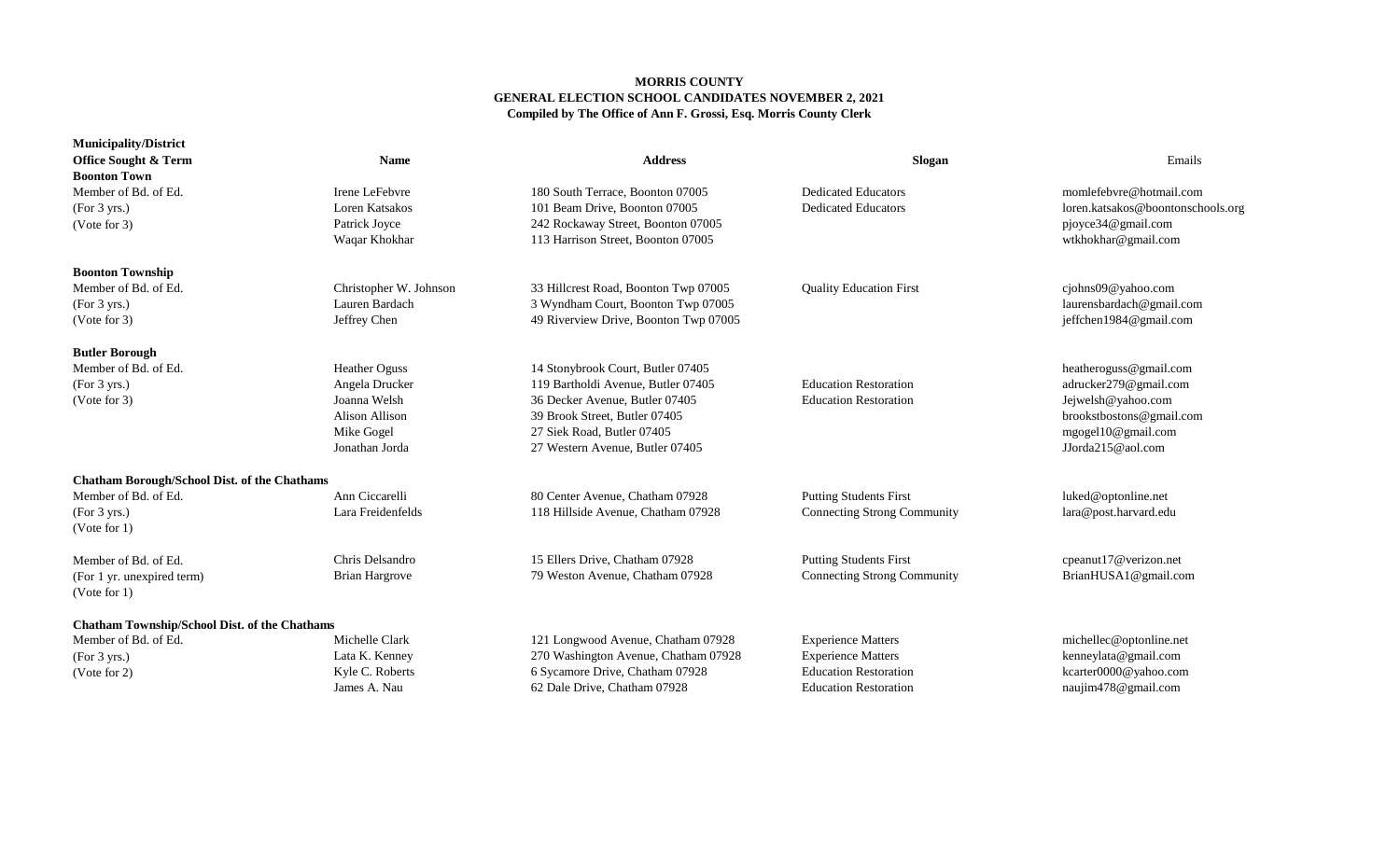| <b>Chester Borough/Township &amp; West Morris Regional</b><br>Member of Regional Bd. of Ed. Chester Borough<br>(For 3 yrs.)<br>(Vote for 1) | Don Storms                                                                                                                                       | 15 Cherry Tree Lane, Chester 07930                                                                                                                                                                                                                                                                    |                                                                                          | dstorms@chesterlighting.com                                                                                                                                                                      |
|---------------------------------------------------------------------------------------------------------------------------------------------|--------------------------------------------------------------------------------------------------------------------------------------------------|-------------------------------------------------------------------------------------------------------------------------------------------------------------------------------------------------------------------------------------------------------------------------------------------------------|------------------------------------------------------------------------------------------|--------------------------------------------------------------------------------------------------------------------------------------------------------------------------------------------------|
| Member of Regional Bd. of Ed. Chester Township<br>(For 1 yr. unexpired term)<br>(Note for 1)                                                | Michael J. Golabek                                                                                                                               | 9 Wood Stone Road, Chester 07930                                                                                                                                                                                                                                                                      | Students. Parents. Taxpayers.                                                            | mcgolabek@gmail.com                                                                                                                                                                              |
| Member of Local Bd. of Ed.<br>(For 3 yrs.)<br>(Vote for 3)                                                                                  | Sara Kalashian<br>Thomas G. Murphy<br>Sarah Schultz<br>John Barounis<br>Simone Campbell<br>Dana Levens<br>Carolina Rodriguez<br>Matthew R. Downs | 29 Hedges Road, Chester 07930<br>2 Swayze Lane, Chester 07930<br>8 Old Farmstead Road, Chester 07930<br>805 Old Chester Road, Far Hills 07931<br>29 Cromwell Drive, Chester 07930<br>6 Chester Woods Drive, Chester 07930<br>6 Benjamin Road, Chester 07930<br>8 Old Four Bridges Road, Chester 07930 | Empowering Chester's Children<br>Traditional & Fiscal Leadership<br><b>Family Values</b> | sarakalashian@gmail.com<br>tgmurphy1977@gmail.com<br>maloveys@hotmail.com<br>Johnnyb61nyc@gmail.com<br>monie596@hotmail.com<br>danalevens@aol.com<br>cnc101098@gmail.com<br>mattdowns5@yahoo.com |
| Denville Township & Morris Hills Regional<br>Member of Regional Bd. of Ed.<br>(For 3 yrs.)<br>(Vote for 1)                                  | Michael R. Bertram                                                                                                                               | 7 Ridgewood Parkway West, Denville 07834                                                                                                                                                                                                                                                              | Advancing Student Achievement                                                            | MRBertram@gmail.com                                                                                                                                                                              |
| Member of Local Bd. of Ed.<br>(For 3 yrs.)<br>(Vote for 2)                                                                                  | David H. F. Luer<br><b>Clifford Moore</b><br>Venu Arunajatesan                                                                                   | 9 Wildwood Terrace, Denville 07834<br>25 W. Shore Road, Denville 07834<br>6 Clark Street, Denville 07834                                                                                                                                                                                              | Teach The Children!<br><b>Building Brighter Future</b>                                   | Dave4BOE@optimum.net<br>cliffordmooredenville@gmail.com<br>jatesan@hotmail.com                                                                                                                   |
| <b>Dover Town</b><br>Member of Bd. of Ed.<br>(For 3 yrs.)<br>(Note for 3)                                                                   | Daniella Mendez<br>Scott E. Miller<br>Tia Nutting                                                                                                | 16 Sickle Street, Dover 07801<br>11 Hillsdale Drive, Dover 07801<br>11 Oram Drive, Dover 07801                                                                                                                                                                                                        | <b>Education First</b>                                                                   | DaniellaMendez2010@yahoo.com<br>semiller@optonline.net<br>tianutting07801@yahoo.com                                                                                                              |
| Member of Bd. of Ed.<br>(For 2 yr. unexpired term)<br>(Note for 1)                                                                          |                                                                                                                                                  |                                                                                                                                                                                                                                                                                                       |                                                                                          |                                                                                                                                                                                                  |
| East Hanover Township & Hanover Park Regional<br>Member of Regional Bd. of Ed. - No Seats Open                                              |                                                                                                                                                  |                                                                                                                                                                                                                                                                                                       |                                                                                          |                                                                                                                                                                                                  |

(For 3 yrs.)<br>(Vote for 2)

Member of Local Bd. of Ed. Michele Pasquale Michele Pasquale 8 Crest Drive, East Hanover 07936 [michelepasquale@optonline.net](mailto:michelepasquale@optonline.net)<br>(For 3 yrs.) (For 3 yrs.) Sean Sullivan.com Sean Sullivan 15 Alexandria Drive, East Hanover 07936 15 Alexandria Drive, East Hanover 07936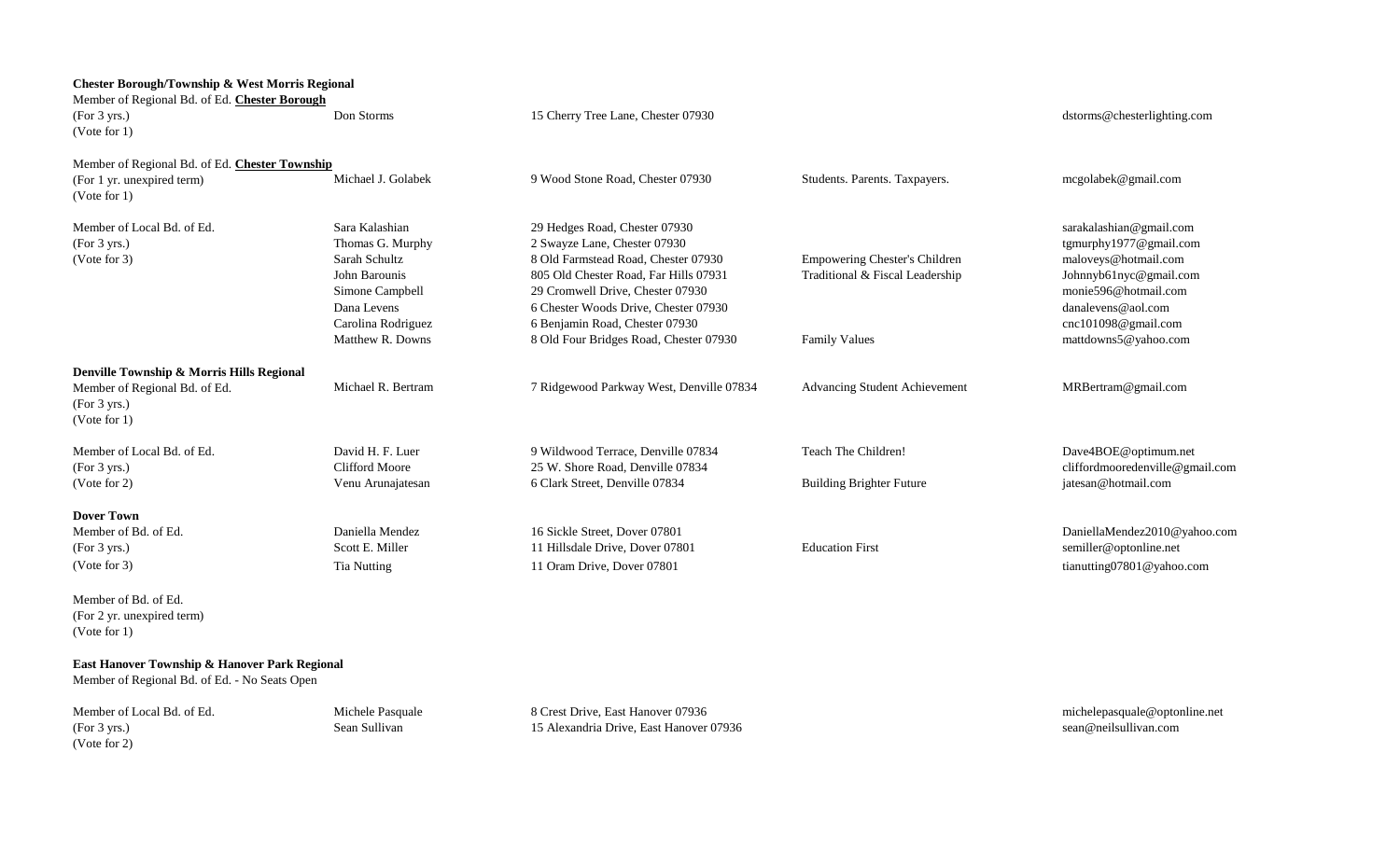| Florham Park Borough & Hanover Park Regional                                          |                                 |                                                                      |                                          |                                             |
|---------------------------------------------------------------------------------------|---------------------------------|----------------------------------------------------------------------|------------------------------------------|---------------------------------------------|
| Member of Regional Bd. of Ed.<br>(For 3 yrs.)<br>(Vote for 2)                         | Kristine Peterson               | 20 Indian Lane, Florham Park 07932                                   |                                          | krispaul2000@yahoo.com                      |
| Member of Local Bd. of Ed.                                                            | Michael A. Priore               | 10 Knapp Avenue, Florham Park 07932                                  |                                          | michaelpriore@gmail.com                     |
| (For 3 yrs.)<br>(Vote for 2)                                                          | <b>Brian Perillo</b>            | 33 Pinchbrook Drive, Florham Park 07932                              |                                          | bperillo@gmail.com                          |
| Hanover Township & Hanover Park Regional                                              |                                 |                                                                      |                                          |                                             |
| Member of Regional Bd. of Ed.                                                         | Gerard T. Freda                 | 10 Sunset Drive, Whippany 07981                                      |                                          | gfreda23@gmail.com                          |
| (For 3 yrs.)<br>(Vote for 2)                                                          | <b>Timothy Donohue</b>          | 216 Bee Meadow Parkway, Whippany 07981                               |                                          | Tim@thedonohues.net                         |
| Member of Local Bd. of Ed.                                                            | Michael Angelo Rinaldi          | 8 Hanover Avenue East, Whippany 07981-1843                           | Keep American Traditions                 | MikeRinaldi@ieee.org                        |
| (For 3 yrs.)<br>(Vote for 3)                                                          | Vic Svorinich<br>Marc Amoresano | 41 Perry Street, Whippany 07981<br>21 Hilltop Circle, Whippany 07981 | <b>Standup For Students</b>              | vsvorini@kean.edu<br>mdaarchitect@gmail.com |
|                                                                                       | Lisa Bomengo                    | 7 Behrens Drive, Whippany 07981                                      | <b>Standup For Students</b>              | lisa.bomengo@gmail.com                      |
|                                                                                       | <b>Steven Muratschew</b>        | 217 Bee Meadow Parkway, Whippany 07981                               | <b>Standup For Students</b>              | smuratschew@gmail.com                       |
|                                                                                       | Jeffrey Basile                  | 21 Washington Avenue, Whippany 07981                                 | <b>Excellence In Education</b>           | Basilej@comcast.net                         |
| <b>Harding Township</b><br>Member of Bd. of Ed.<br>(For 3 yrs.)<br>$($ Vote for 1 $)$ | Melissa Krikos                  | 27 Blackwell Avenue, Morristown 07960                                |                                          | mkrikos@gmail.com                           |
| <b>Jefferson Township</b>                                                             |                                 |                                                                      |                                          |                                             |
| Member of Bd. of Ed.                                                                  | Christine Mallimo-Orna          | 21 Aldrin Road, Oak Ridge 07438                                      | <b>Education Restoration</b>             | cmorna@verizon.net                          |
| (For 3 yrs.)                                                                          | <b>Heather Racansky</b>         | 10 Pulaski Drive, Oak Ridge 07438                                    |                                          | heatherracansky@gmail.com                   |
| (Vote for 3)                                                                          | <b>Christopher Natale</b>       | 68 Winona Trail, Lake Hopatcong 07849                                |                                          | Cnatale777@gmail.com                        |
|                                                                                       | Amy Gould                       | 2 Brett Court, Oak Ridge 07438                                       | Transparency, Accountability, Excellence | amy.gould@gmail.com                         |
|                                                                                       | Thomas Degnan                   | 645 Berkshire Valley Road, Wharton 07885                             |                                          | tomdegnan23@gmail.com                       |
|                                                                                       | Dylan Terpstra                  | 115 New York Avenue, Lake Hopatcong 07849                            | Accomplished Student Advocate            | terpstra4boe@usa.com                        |
| <b>Kinnelon Borough</b>                                                               |                                 |                                                                      |                                          |                                             |
| Member of Bd. of Ed.                                                                  | Peter Hughes                    | 30 Fayson Lakes Road, Kinnelon 07405                                 | <b>Students First</b>                    | hughes@me.com                               |
| (For 3 yrs.)                                                                          | Kelly Parrella                  | 14 Hilltop Road, Kinnelon 07405                                      |                                          | kellyparrella@yahoo.com                     |
| $($ Vote for 2 $)$                                                                    | Michael Petruccelli             | 12 Alpine Drive, Kinnelon 07405                                      |                                          | mikepetch91@gmail.com                       |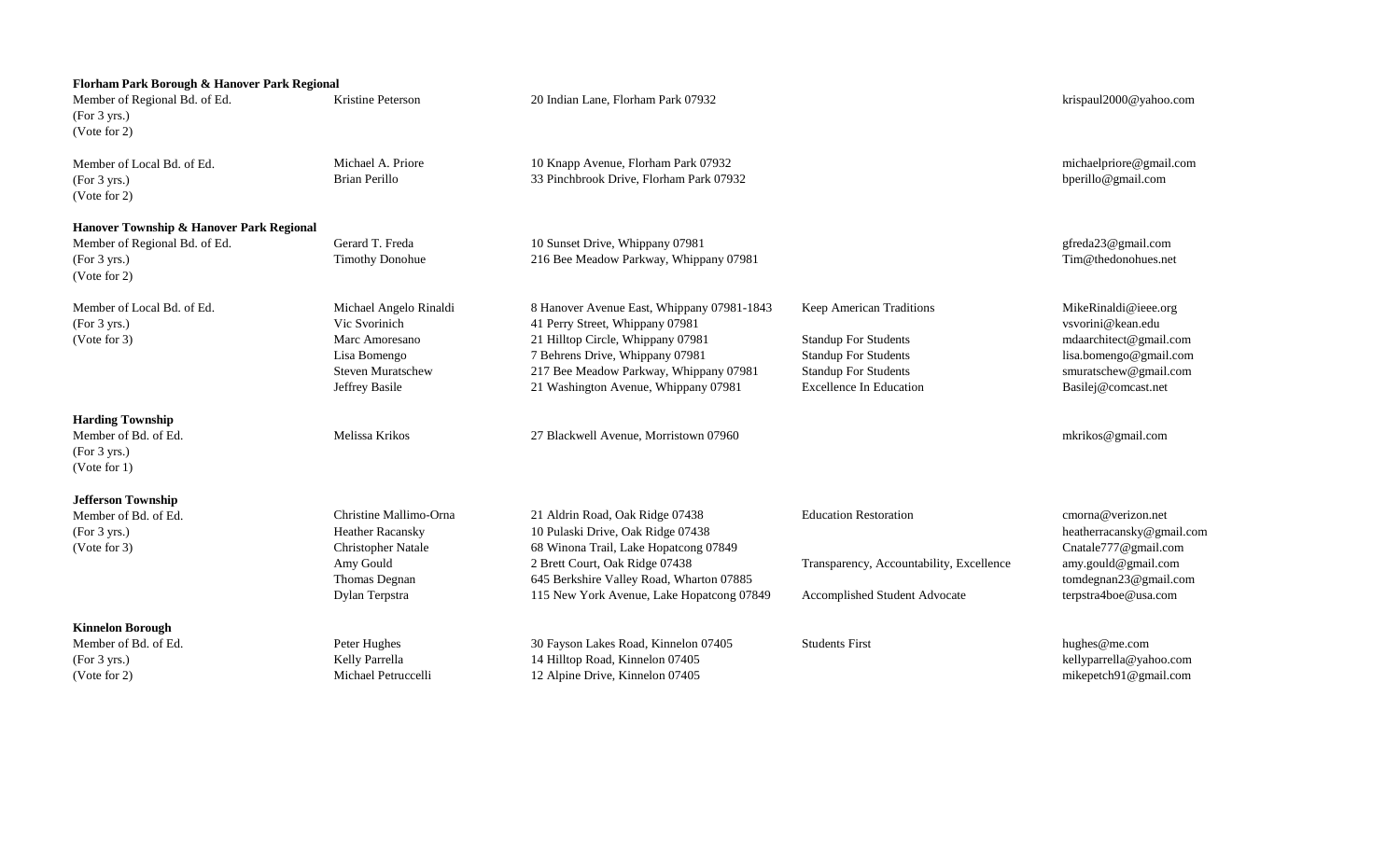| <b>Lincoln Park Borough</b><br>Member of Bd. of Ed.<br>(For 3 yrs.)<br>(Vote for 2)                           | Dana Everest<br>Donna Harney                                                | 23 W. William Street, Lincoln Park 07035<br>78 Dehart Street, Lincoln Park 07035                                                                        | <b>Putting Students First</b><br><b>Putting Students First</b>                                                   | $dh1130@$ aol.com<br>dvg3019@optonline.net                                                        |
|---------------------------------------------------------------------------------------------------------------|-----------------------------------------------------------------------------|---------------------------------------------------------------------------------------------------------------------------------------------------------|------------------------------------------------------------------------------------------------------------------|---------------------------------------------------------------------------------------------------|
| Member of Bd. of Ed.<br>(For 1 yr. unexpired term)<br>(Note for 1)                                            |                                                                             |                                                                                                                                                         |                                                                                                                  |                                                                                                   |
| Long Hill Township & Watchung Hills Regional<br>Member of Regional Bd. of Ed.<br>(For 3 yrs.)<br>(Vote for 1) | Susan Ober                                                                  | 130 Skyline Drive, Millington 07946                                                                                                                     | Compassion and Commitment                                                                                        | sqwalsh@optonline.net                                                                             |
| Member of Local Bd. of Ed.<br>(For 3 yrs.)<br>(Note for 3)                                                    | Joseph Ferrandino<br>Danielle Daley<br>Katherine McLennan<br>Melissa Ruvolo | 623 Chestnut Street, Stirling 07980<br>685 Meyersville Road, Gillette 07933<br>342 Chestnut Street, Stirling 07980<br>175 Sherwood Lane, Stirling 07980 | Our Children First<br>Accountability, Communication, Transparency<br>Accountability, Communication, Transparency | jferandino@gmail.com<br>danielleraoul@gmail.com<br>Katie.legge@gmail.com<br>melissa@ruvololaw.com |
| <b>Madison Borough</b><br>Member of Bd. of Ed.<br>(For 3 yrs.)<br>(Note for 2)                                | Grace Kim<br>Sarah Fischer                                                  | 36 Fairview Avenue, Madison 07940<br>56 Niles Avenue, Madison 07940                                                                                     | <b>Educator, Board Member</b>                                                                                    | gracewkim@gmail.com<br>sarahgfischer@gmail.com                                                    |
| Mendham Borough & West Morris Regional<br>Member of Regional Bd. of Ed. - No Seats Open                       |                                                                             |                                                                                                                                                         |                                                                                                                  |                                                                                                   |
| Member of Local Bd. of Ed.<br>(For 3 yrs.)<br>(Note for 3)                                                    | Deborah D'Urso<br>Sean Havey<br>Cristin Adinolfi<br>AnneMarie Hornyak       | 14 Hillcrest Avenue, Mendham 07945<br>7 Drake Road, Mendham 07945<br>6 Village Circle, Mendham 07945<br>4 Country Lane, Mendham 07945                   | Caring Education Transparency                                                                                    | dadurso@hotmail.com<br>srhavey@gmail.com<br>crissyadinolfi@gmail.com<br>teachm73@verizon.net      |
| Mendham Township & West Morris Regional<br>Member of Regional Bd. of Ed. - No Seats Open                      |                                                                             |                                                                                                                                                         |                                                                                                                  |                                                                                                   |
| Member of Local Bd. of Ed.<br>(For 3 yrs.)<br>(Note for 2)                                                    | Adam P. Dubeck<br>Peter Dumovic<br>Jubin Pejman                             | 307 Mendham Road West, Mendham 07945<br>3 Shelton Road, Mendham 07945<br>15 North Gate, Mendham 07945                                                   | Student/Taxpayer Advocate                                                                                        | apd@dmlawgroup.com<br>pdumovic@gmail.com<br>jp@pejman.net                                         |
| Member of Local Bd. of Ed.<br>(For 2 yr. unexpired term)<br>(Vote for $1$ )                                   | <b>Richard Gondek</b><br>Thomas Keeling                                     | 6 Hunters Glen, Far Hills 07931<br>8 Parkwood Lane, Mendham 07931                                                                                       | Student/Taxpayer Advocate                                                                                        | rgondek@gmail.com<br>keelingthb@aol.com                                                           |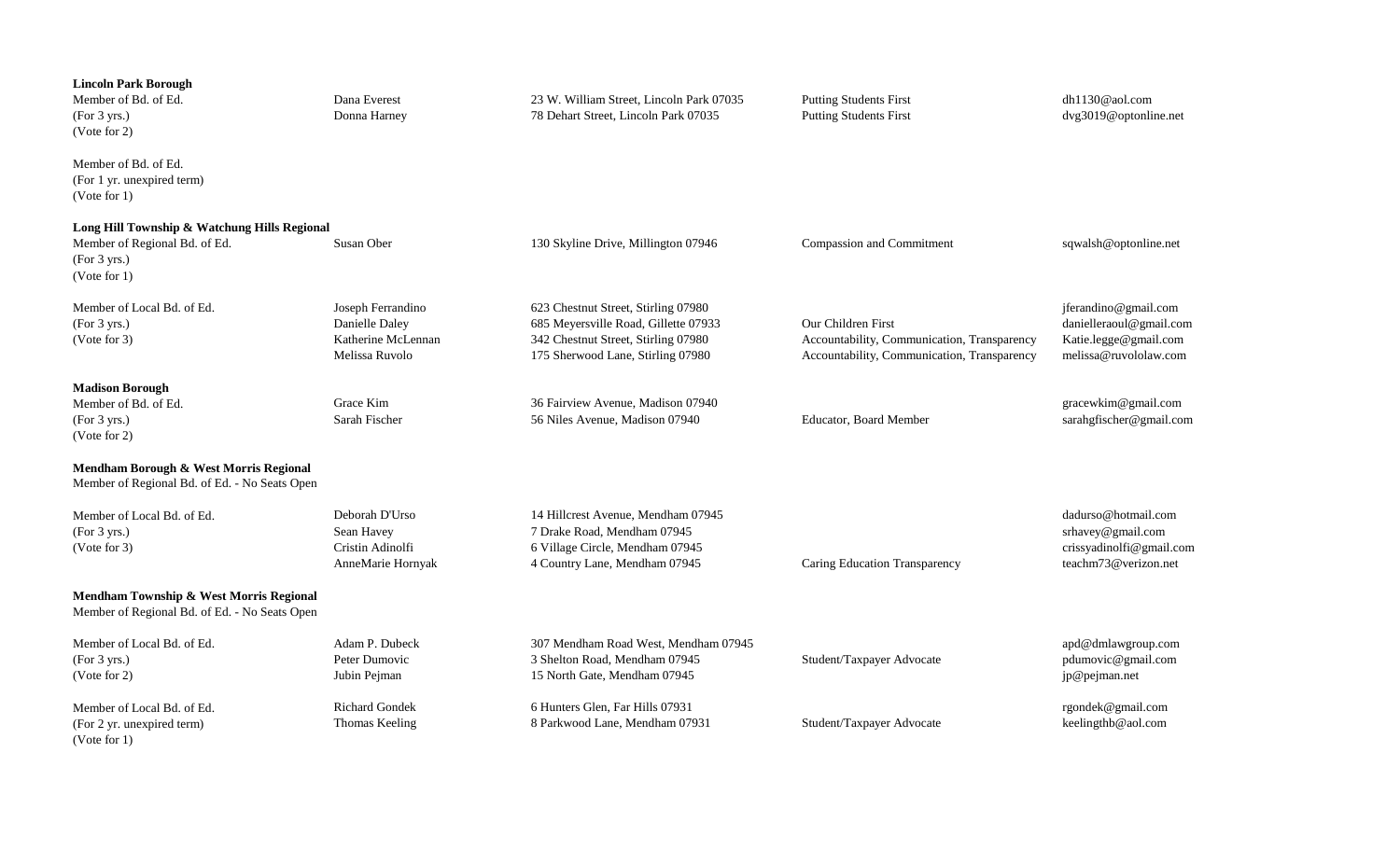| <b>Mine Hill Township</b>     |                        |                                          |                                  |                                |
|-------------------------------|------------------------|------------------------------------------|----------------------------------|--------------------------------|
| Member of Bd. of Ed.          | Jennifer L Rush Waters | 24 Green Road, Mine Hill 07803           |                                  | jenniern@optonline.net         |
| (For 3 yrs.)                  | Diane L. Morris        | 70 Oakwood Avenue, Mine Hill 07803       |                                  | dmorris@minehillcas.org        |
| (Vote for 3)                  | Kathleen Bartnick      | 13 Fairfield Avenue, Mine Hill 07803     |                                  | katiebartnick@yahoo.com        |
| <b>Montville Township</b>     |                        |                                          |                                  |                                |
| Member of Bd. of Ed.          | <b>Charles Grau</b>    | 53 Gathering Road, Pine Brook 07058      | Vision, Commitment, Achievement  | cagmkg@optonline.net           |
| (For 3 yrs.)                  | Karen Cortellino       | 19 Jarombek Drive, Towaco 07082          | Vision, Commitment, Achievement  | kcipthom@aol.com               |
| (Vote for 3)                  | David Modrak           | 17 Cambray Road, Montville 07045         | Vision, Commitment, Achievement  | davidmodrak@optonline.net      |
|                               | <b>Mark Mansour</b>    | 13 Hollister Road, Towaco 07082          | For The Kids                     | mark.g.mansour@gmail.com       |
|                               | James (Jake) Kovalcik  | 1A Cambray, Montville 07045              | For The Kids                     | jjacubkovalcik@yahoo.com       |
|                               | Christian Pina         | 4 Rockledge Road, Montville 07045        | For The Kids                     | ChristianPina143@gmail.com     |
| <b>Morris Plains Borough</b>  |                        |                                          |                                  |                                |
| Member of Bd. of Ed.          | Lucia Galdi            | 15 Wyckoff Way, Morris Plains 07950      |                                  | luciagaldi@gmail.com           |
| (For 3 yrs.)                  | Diane Del Russo        | 85 Maple Avenue, Morris Plains 07950     |                                  | ddelrusso78@gmail.com          |
| (Vote for 3)                  | Amy Lyons              | 109 Glenbrook Road, Morris Plains 07950  |                                  | alyons412@gmail.com            |
| <b>Morris School District</b> |                        |                                          |                                  |                                |
| <b>Morris Township</b>        |                        |                                          |                                  |                                |
| Member of Bd. of Ed.          | Linda Murphy           | 11 Harter Road, Morristown 07960         | Put Kids First                   | lkmurphy@optimum.net           |
| (For 3 yrs.)                  | Dawn Teresa Parkot     | 7 Terry Drive, Morristown 07960          | A Real Education                 | Dawn-Teresa-Parkot@hotmail.com |
| (Vote for 2)                  | Kathleen "Katie" Cole  | 112 Skyline Drive, Morristown 07960      | <b>Excellence For Students</b>   | ktmeg.cole@gmail.com           |
| <b>Morris School District</b> |                        |                                          |                                  |                                |
| <b>Town of Morristown</b>     |                        |                                          |                                  |                                |
| Member of Bd. of Ed.          | Vivian Rodriguez       | 1 Robertson Court, Morristown 07960      | <b>Cultivating Possibilities</b> | vrodriguez08@gmail.com         |
| (For 3 yrs.)                  | Linda Murphy           | 3 Gregory Terrace, Morristown 07960      |                                  | Ldmurph1@optonline.net         |
| (Vote for $1$ )               |                        |                                          |                                  |                                |
| <b>Mt. Arlington Borough</b>  |                        |                                          |                                  |                                |
| Member of Bd. of Ed.          | <b>Edwin Botero</b>    | 16 Robert Terrace, Mount Arlington 07856 |                                  | Eddie.botero@gmail.com         |
| (For 3 yrs.)                  | Sheila Studint         | 88 Ridgeview Lane, Mount Arlington 07856 |                                  | richnshe@aol.com               |
| (Vote for 2)                  |                        |                                          |                                  |                                |
| Member of Bd. of Ed.          | John Albert Decena     | 5 Robert Terrace, Mount Arlington 07856  |                                  | adecena@mtarlingtonk8.org      |
| (For 1 yr. unexpired term)    |                        |                                          |                                  |                                |

(For 1 yr. unexpired term) (Vote for 1)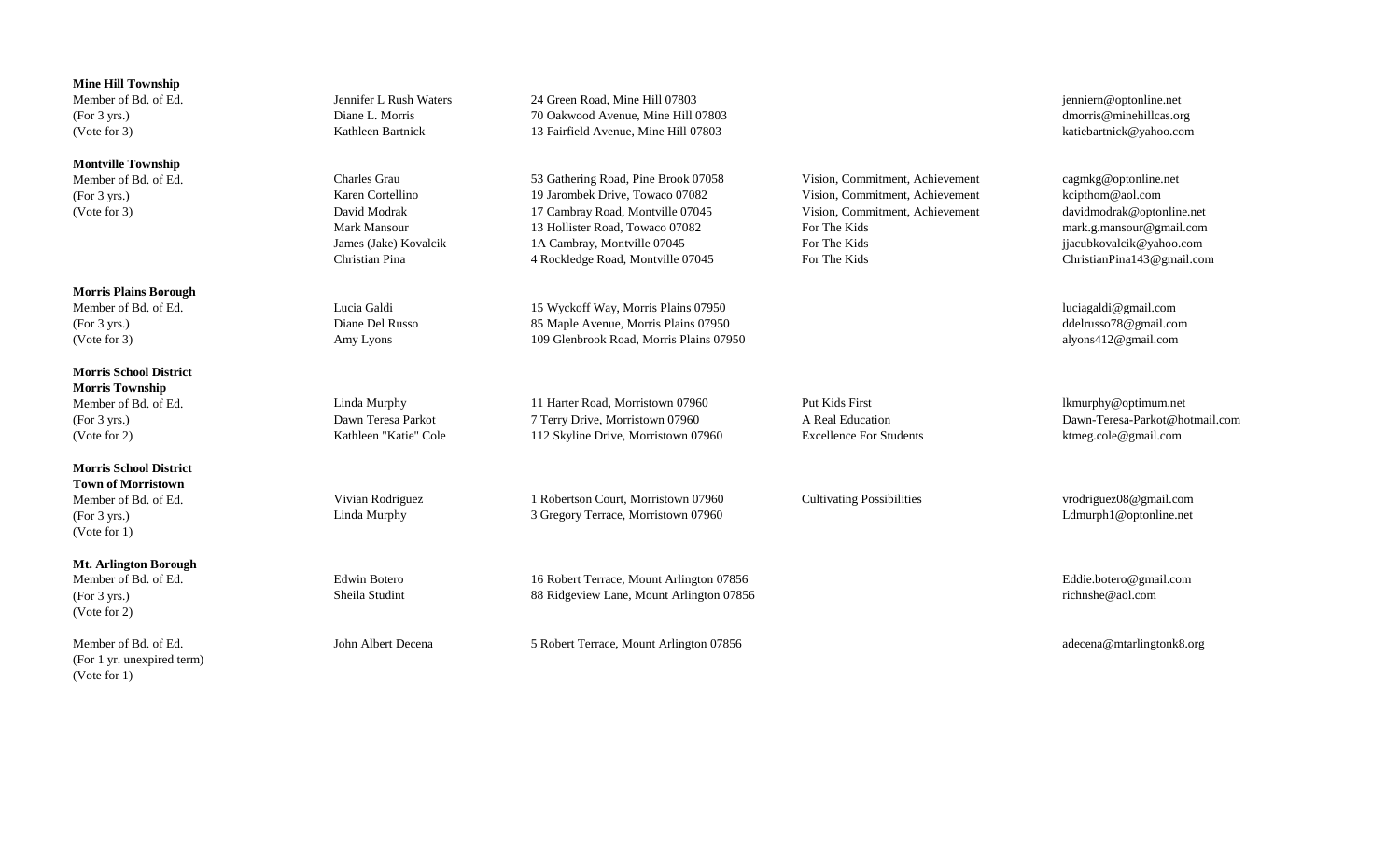| Mt. Olive Township<br>Member of Bd. of Ed.<br>(For 3 yrs.)<br>(Note for 3)                                | Jennifer Aquino<br>Anthony Strillacci<br>Elizabeth Ouimet<br>Marc Orzillo<br>John C. Petrie<br>Danielle Fico Woelki                                        | 11 Pocahontas Way, Hackettstown 07840<br>6 Knollwood Road, Flanders 07836<br>6 Tracey Lane, Budd Lake 07828<br>3 Mahopac Place, Hackettstown 07840<br>3 Harwich Road, Flanders 07836<br>10 New Street, Budd Lake 078282                                                                                                      |                                                                                                                                                    | aquino.jennifer@hotmail.com<br>anthony.strillacci@motsd.org<br>elizabeth.ouimet@motsd.org<br>marc.orzillo@yahoo.com<br>Jcpduncan50@gmail.com<br>daniellef1980@aol.com                          |
|-----------------------------------------------------------------------------------------------------------|------------------------------------------------------------------------------------------------------------------------------------------------------------|------------------------------------------------------------------------------------------------------------------------------------------------------------------------------------------------------------------------------------------------------------------------------------------------------------------------------|----------------------------------------------------------------------------------------------------------------------------------------------------|------------------------------------------------------------------------------------------------------------------------------------------------------------------------------------------------|
| Member of Bd. of Ed.<br>(For 1 yr. unexpired term)<br>(Note for 1)                                        | Amy Rubin<br>John Voli<br>Lisa Fenton                                                                                                                      | 53 Alcrest Avenue, Budd Lake 07828<br>25 Sherman Place, Flanders 07836<br>7 Kobert Avenue, Budd Lake 07828                                                                                                                                                                                                                   |                                                                                                                                                    | amy@mindfulselff.com<br>John.Voli@yahoo.com<br>blsbaf@optonline.net                                                                                                                            |
| <b>Mountain Lakes Borough</b><br>Member of Bd. of Ed.<br>(For 3 yrs.)<br>(Note for 3)                     | Meghan Leininger<br>Aruni Singamkutti Arachchige Don                                                                                                       | 110 Kenilworth Road, Mountain Lakes 07046<br>34 Crestview Road, Mountain Lakes 07046                                                                                                                                                                                                                                         | <b>Excellence In Education</b>                                                                                                                     | megrisd@aol.com<br>aruni.don07@gmail.com                                                                                                                                                       |
| Netcong Borough & Lenape Valley Regional<br>Member of Regional Bd. of Ed.<br>(For 3 yrs.)<br>(Vote for 2) |                                                                                                                                                            |                                                                                                                                                                                                                                                                                                                              |                                                                                                                                                    |                                                                                                                                                                                                |
| Member of Local Bd. of Ed.<br>(For 3 yrs.)<br>(Vote for 3)                                                | Karen C. Lapsley<br>Kerri Santalucia                                                                                                                       | 14 Ledgewood Avenue, Netcong 07857<br>11 Dell Avenue, Netcong 07857                                                                                                                                                                                                                                                          |                                                                                                                                                    | klapsley18@gmail.com<br>kerri.santalucia@yahoo.com                                                                                                                                             |
| <b>Parsippany-Troy Hills Township</b><br>Member of Bd. of Ed.<br>(For 3 yrs.)<br>(Note for 3)             | <b>Judy Mayer</b><br><b>Susy Golderer</b><br>Jack S. Raia<br>Robert Quinn<br>Sheethal M. Abraham                                                           | 4 Pine Tree Place, Parsippany 07054<br>187 Vail Road, Parsippany 07054<br>15 Brooklawn Drive, Morris Plains 07950<br>20 Mohawk Avenue, Lake Hiawatha 07034<br>108 Brooklawn Drive, Morris Plains 07950                                                                                                                       | <b>Education 1st Priority</b><br><b>Education Restoration</b><br><b>Education Restoration</b>                                                      | jsmayer@optonline.net<br>susydew@aol.com<br>jackraia@aol.com<br>robertquinnnj@gmail.com<br>sheethal.m.abraham@gmail.com                                                                        |
| <b>Pequannock Township</b><br>Member of Bd. of Ed.<br>(For 3 yrs.)<br>(Note for 3)                        | Joseph Blumert<br>Brian Senyk<br><b>Richard Prezioso</b><br><b>Megan Dempsey</b><br>Kyle James DeVerna<br>Jason Peller<br>Amanda Arroyo<br>Marisa Mitchell | 50 Village Road, Pompton Plains 07444<br>2 Osborne Terrace, Pompton Plains 07444<br>9 Atwood Avenue, Pompton Plains 07444<br>10 Della Avenue, Pompton Plains 07444<br>10 Wren Place, Pompton Plains 07444<br>6 Ashlyn Court, Pompton Plains 07444<br>35 Colfax Drive, Pequannock 07440<br>29 Garrow Avenue, Pequannock 07440 | Common Sense<br>Common Sense<br>Open Our Schools<br><b>Learning Matters Most</b><br>Leaders Who Listen<br>Leaders Who Listen<br>Leaders Who Listen | Joseph.blumert@gmail.com<br>Bsenyk171@gmail.com<br>richprez@hotmail.com<br>megdemps0831@gmail.com<br>kdevern@gmail.com<br>jpeller@hotmail.com<br>amandafarroyo@gmail.com<br>mrappo22@gmail.com |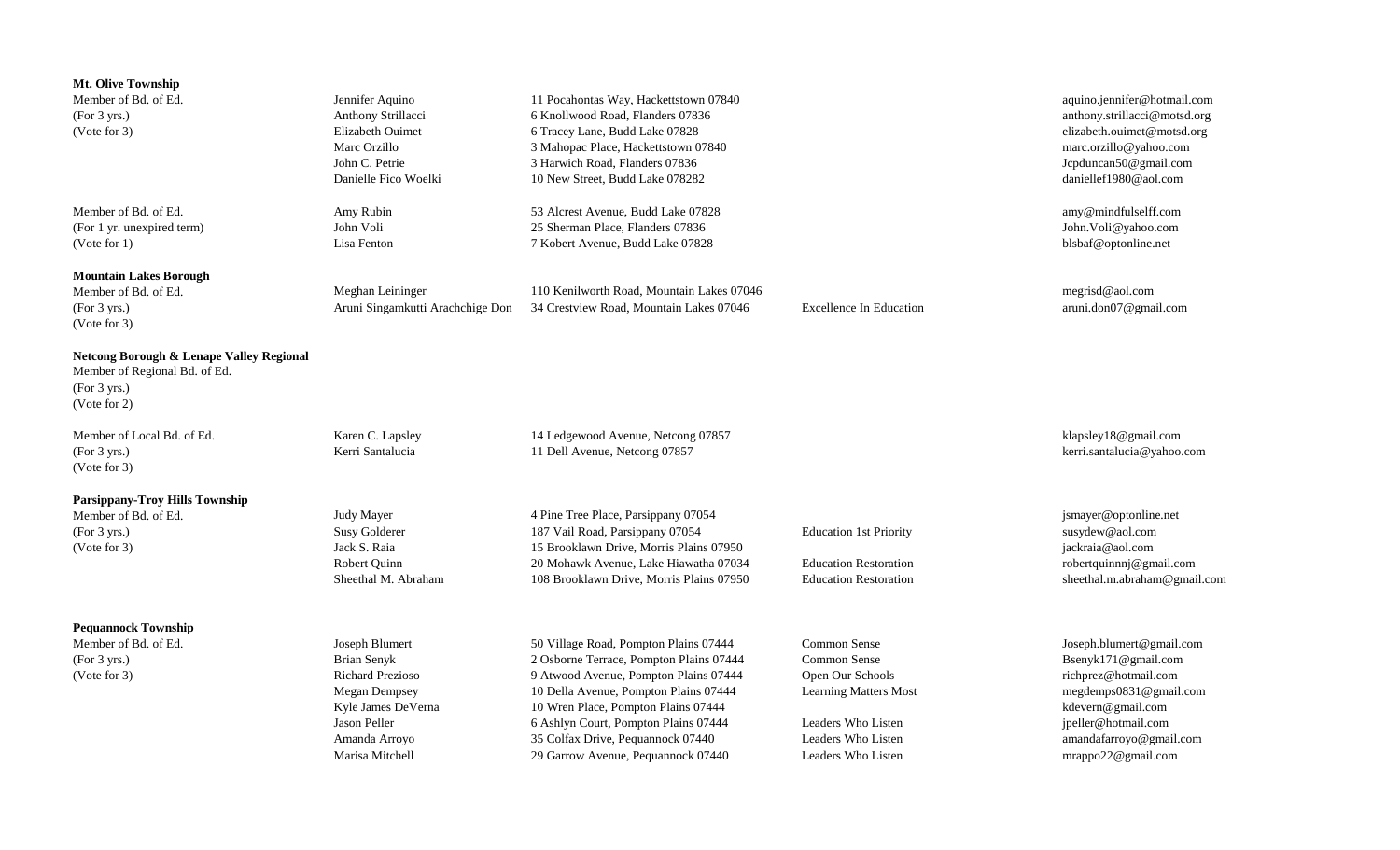| <b>Randolph Township</b><br>Member of Bd. of Ed.<br>(For 3 yrs.)<br>(Vote for 3)                             | Yong Wang<br>Allison Manfred<br>Michael Giordano<br>Thomas Duffy<br>Michael LoCascio<br>Peggy Kurtz | 30 Shongum Road, Randolph 07869<br>26 Crestwood Drive, Randolph 07869<br>19 Lawrence Road, Randolph 07869<br>59 Wilkeshire Boulevard, Randolph 07869<br>41 Wilkeshire Boulevard, Randolph 07869<br>28 Albert Court, Randolph 07869 | For The Kids<br>For The Kids<br>For The Kids | ywang@rtnj.org<br>allison.manfred@gmail.com<br>Mpgiordano3@gmail.com<br>tnd1982@protonmail.com<br>mlocascio75@gmail.com<br>pak160@yahoo.com |
|--------------------------------------------------------------------------------------------------------------|-----------------------------------------------------------------------------------------------------|------------------------------------------------------------------------------------------------------------------------------------------------------------------------------------------------------------------------------------|----------------------------------------------|---------------------------------------------------------------------------------------------------------------------------------------------|
| <b>Riverdale Borough</b><br>Member of Bd. of Ed.<br>(For 3 yrs.)<br>(Vote for 3)                             | Russell W. Hatzel<br>Keith Hamilton<br>Alexis P. Stone<br>Melissa Siljanovski<br>Jeffrey Bailey     | 45 Hillside Avenue, Riverdale 07457<br>14 Van Duyne Avenue, Riverdale 07457<br>7413 Coventry Court, Riverdale 07457<br>11 Cedar Street, Riverdale 07457<br>47 Hillside Avenue, Riverdale 07457                                     |                                              | rwh077@msn.com<br>keith.p.hamilton@gmail.com<br>alexisstone17@yahoo.com<br>mmsiljanovski@gmail.com<br>unitednorthjersey@gmail.com           |
| Rockaway Borough & Morris Hills Regional<br>Member of Regional Bd. of Ed.<br>(For 3 yrs.)<br>(Vote for $1$ ) | William Serafin                                                                                     | 10 Centennial Drive, Rockaway 07866                                                                                                                                                                                                |                                              | w.serafin@mhrd.org                                                                                                                          |
| Member of Local Bd. of Ed.<br>(For 3 yrs.)<br>(Vote for 2)                                                   | Alexis A. Piombino<br>Karen Walter                                                                  | 174 Andrea Drive, Rockaway 07866<br>20 Monroe Place, Rockaway 07866                                                                                                                                                                |                                              | alexispimbo@aim.com<br>karenswalter@yahoo.com                                                                                               |
| Rockaway Township & Morris Hills Regional<br>Member of Regional Bd. of Ed. - No Seats Open                   |                                                                                                     |                                                                                                                                                                                                                                    |                                              |                                                                                                                                             |
| Member of Local Bd. of Ed.<br>(For 3 yrs.)<br>(Vote for 2)                                                   | Tanya Shields<br>Larissa Smith                                                                      | 251 Old Beach Glen Road, Rockaway 07866<br>124 Mountain Road, Rockaway 07866                                                                                                                                                       |                                              | tshields71@gmail.com<br>Lasmith112@verizon.net                                                                                              |
| <b>Roxbury Township</b><br>Member of Bd. of Ed.<br>(For 3 yrs.)<br>(Note for 3)                              | Kathy Purcell<br>Leo J. Coakley<br>Amy L. Overman<br><b>Katie Goeke</b><br><b>Brian Staples</b>     | 30 Parkview Drive, Succasunna 07876<br>27 Kentwood Road, Succasunna 07876<br>214 Main Street, Ledgewood 07852<br>27 Lincoln Drive, Flanders 07836<br>3 Parkview Drive, Succasunna 07876                                            |                                              | purcelka23@gmail.com<br>LJCoakley27@gmail.com<br>amylynne.overman@gmail.com<br>kegoeke@gmail.com<br>bstaples7@yahoo.com                     |